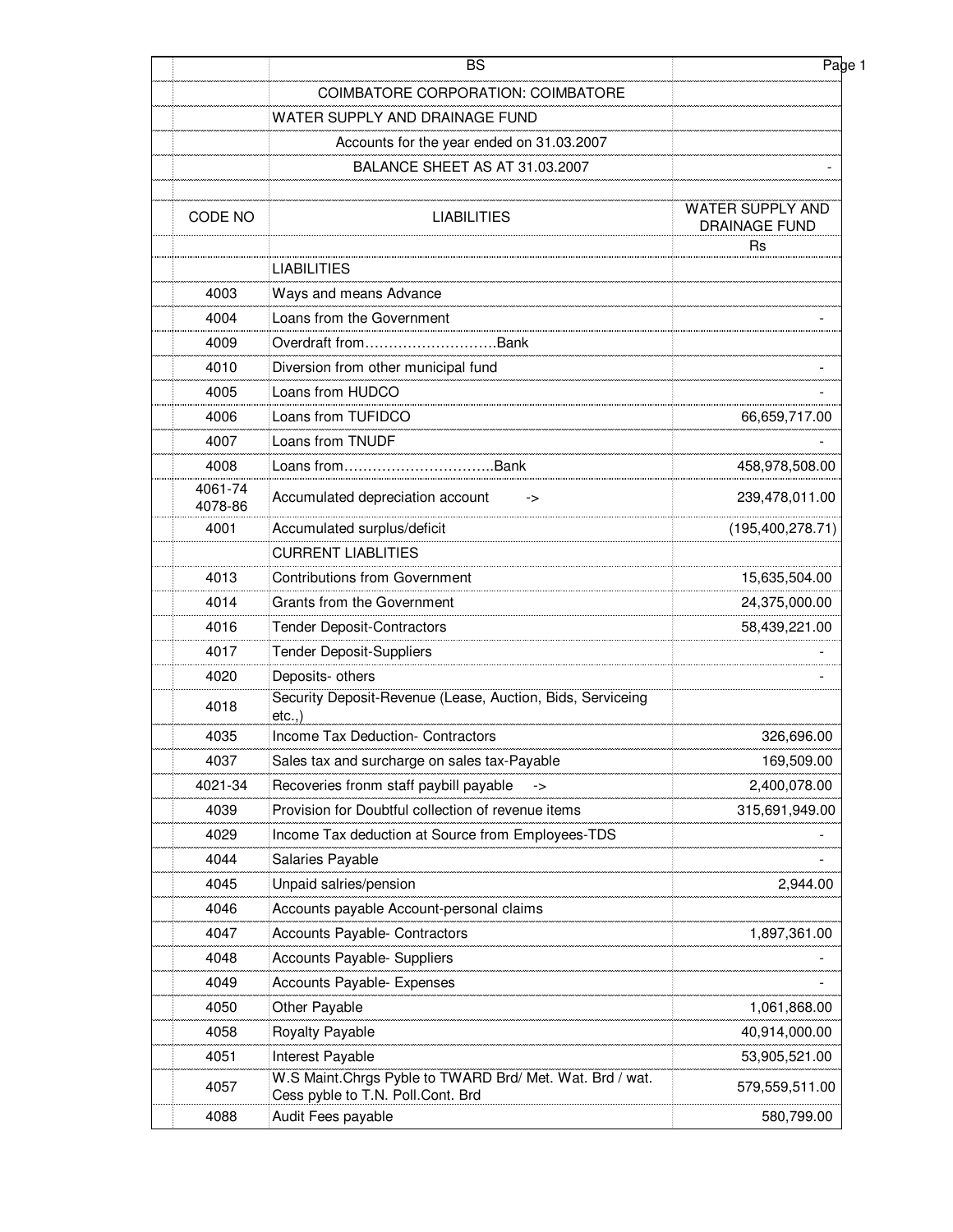|            | <b>BS</b>                                       | Page 2                   |
|------------|-------------------------------------------------|--------------------------|
|            | <b>OUTSTANDINGS</b>                             |                          |
| 4077       | Inter Zonal Transfer Account                    | (401, 458, 873.45)       |
| 4077-RF(M) | Inter Zonal Transfer Account-Revenue Fund-Main  |                          |
| 4077-RF(E) | Inter Zonal Transfer Account-Revenue Fund-East  | $\overline{\phantom{a}}$ |
| 4077-RF(W) | Inter Zonal Transfer Account-Revenue Fund-West  | $\overline{\phantom{a}}$ |
| 4077-RF(S) | Inter Zonal Transfer Account-Revenue Fund-South | $\overline{\phantom{0}}$ |
| 4077-RF(N) | Inter Zonal Transfer Account-Revenue Fund-North |                          |
| 4077-WS(E) | Inter Zonal Transfer Account-Water supply-East  |                          |
| 4077-WS(W) | Inter Zonal Transfer Account-Water supply-West  |                          |
| 4077-WS(N) | Inter Zonal Transfer Account-Water supply-North | $\overline{\phantom{0}}$ |
| 4077-WS(S) | Inter Zonal Transfer Account-Water supply-South | $\overline{\phantom{a}}$ |
| 4077-WS(M) | Inter Zonal Transfer Account-Water supply-Main  | 313,199,204.45           |
|            | <b>TOTAL</b>                                    | 1,576,416,249.29         |
|            |                                                 |                          |
|            |                                                 |                          |
|            |                                                 |                          |
|            |                                                 |                          |
|            |                                                 |                          |
|            |                                                 |                          |
|            |                                                 |                          |
|            |                                                 |                          |
|            |                                                 |                          |
|            |                                                 |                          |
|            |                                                 |                          |
|            |                                                 |                          |
|            |                                                 |                          |
|            |                                                 |                          |
|            |                                                 |                          |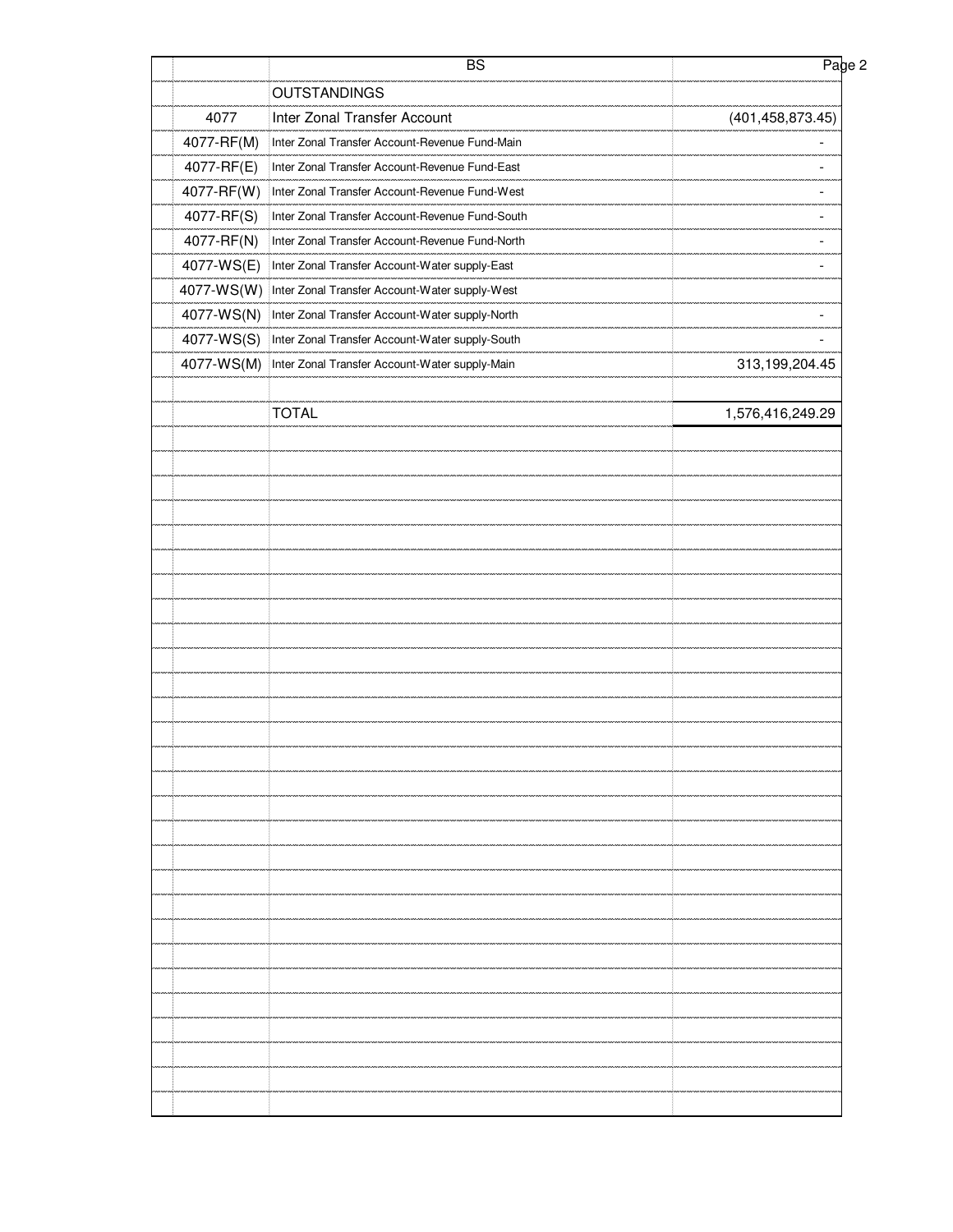|           | <b>BS</b>                                                 | Page 3                   |
|-----------|-----------------------------------------------------------|--------------------------|
|           | COIMBATORE CORPORATION: COIMBATORE                        |                          |
|           | Accounts for the year ended on 31.03.2007                 |                          |
|           | BALANCE SHEET AS AT 31.03.2007                            |                          |
|           |                                                           | WATER SUPPLY AND         |
| CODE NO   | <b>ASSETS</b>                                             | DRAINAGE FUND            |
|           |                                                           | Rs                       |
|           | <b>FIXED ASSETS</b>                                       |                          |
| 3101      | Land-Gross Block                                          | 5,336,268.00             |
| 3102      | <b>Buildings-Gross Block</b>                              | 379,764.00               |
| 3105      | Strom water Drains, Open Drains and Culverts- Gross Block | 373,587,047.00           |
| 3106      | Heavy Vehicles--Gross Block                               | 269,761.00               |
| 3109      | Furniture, Fixtures and Office Equipments- Gross Block    | 237,351.00               |
| 3111      | Electrical Installations- Others- Gross Block             | 443,722.00               |
| 3112      | Plant And Machineries- Gross Block                        | 13,105,135.00            |
| 3118      | <b>Public Fountain</b>                                    | 6,160,488.00             |
| 3121      | Projects-in--Progress Account                             | 2,594,158.00             |
| 3132      | Water Supply Head Works, OHT etc., and Water Supply Mains | 384,045,311.00           |
| 3133      | Drains and Sewerage pipes, cobduits, channels etc.,       | 66,095,007.00            |
| 3134      | Ground water wells/ Deep Bore-wells                       | 52,783,880.00            |
| 3135      | Hand pumps- India Mark II                                 | 32,645.00                |
| 3137      | Sullage water removal Tankers                             | 1,680,692.00             |
| 3140      |                                                           | 2,895,926.00             |
|           | <b>CURRENT ASSETS</b>                                     |                          |
| 3001(ws)  | Specific Stock Account-(Water Supply materials)           | $\overline{\phantom{0}}$ |
| 3011      | Lease Amount Recoverable Current                          |                          |
| 3012      | Lease Amount Recoverable Current                          |                          |
| 3013      | Water Supply And Drainage Tax-Receivable-Current          | 61,189,223.85            |
| 3014      | Water Charges Recoverable-Current                         | 45,121,204.00            |
| 3015      | Water Charges Recoverable-Arrear                          | 30,998,512.00            |
| 3017      | Rent on Builldings-Recoverable-Current                    |                          |
| 3019      | Water Supply And Drainage Tax-Receivable-Arrears          | 272,843,726.55           |
| 3025      | Interest Accrued on Fixed Deposit/Dividend due on Shares  | 610,964.00               |
| 3028-3046 | Staff advance recoverable<br>->                           | 11,760,071.00            |
| 3131      | Advane to TWARD Board/ Metro Water Board                  | 232,041,031.00           |
| 3055      | Other Advances- Recoverable                               | 5,176,040.00             |
| 3056      | Deposits-Recoverable                                      | 218,547.00               |
| 3058      | General Imprest Account                                   | 1,882.53                 |
| 3059      | Cash Account                                              |                          |
| 3070      | Fixed deposit                                             | 101,547,228.00           |
| 3072      | Miscellaneous recoveries- Receivable                      |                          |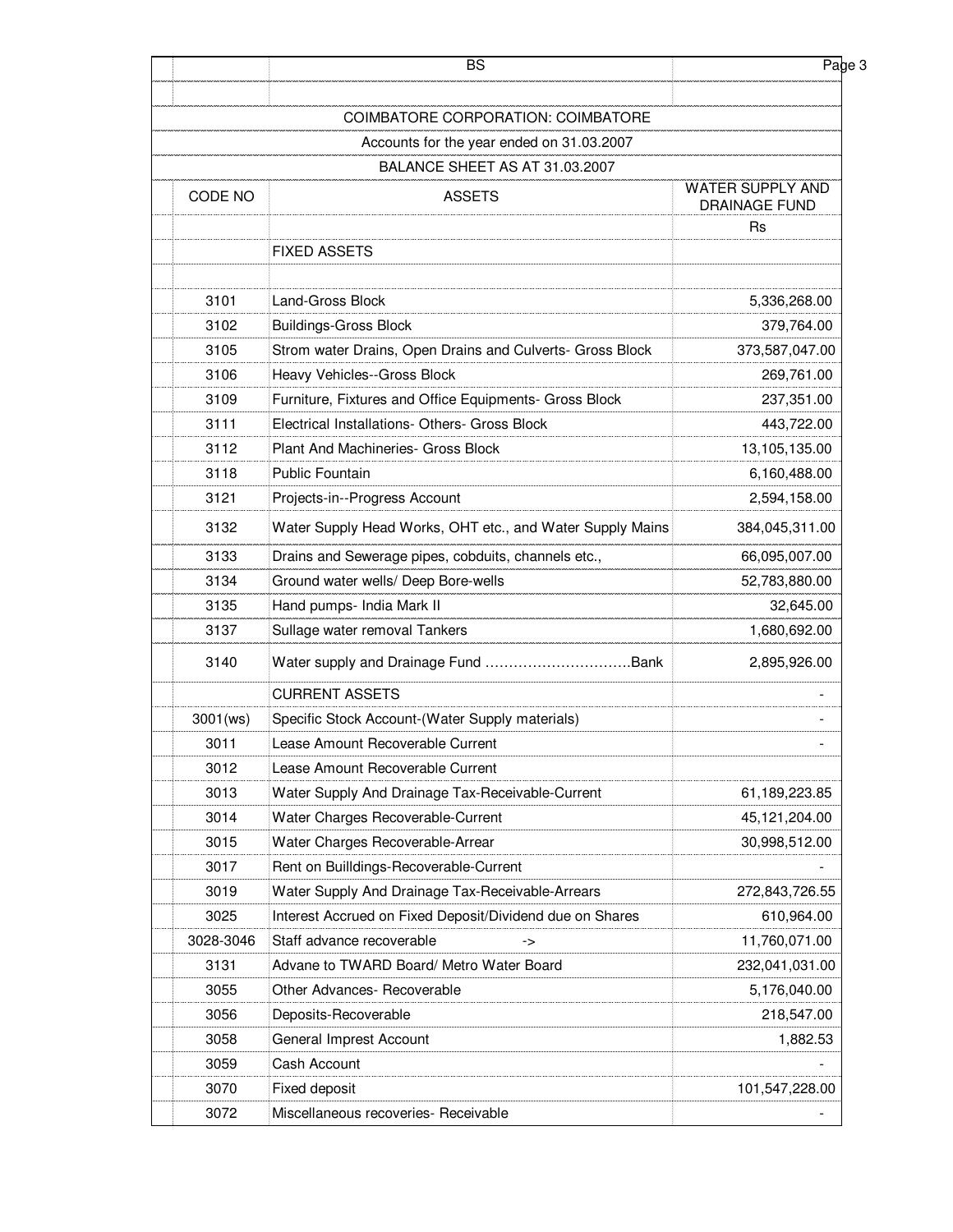| 3139               | <b>BS</b>                                                | Page 4<br>43,868,298.11  |
|--------------------|----------------------------------------------------------|--------------------------|
| 3142               | Under Ground Drainage Scheme -                           | 16,632,570.00            |
|                    | Deposits Bnak<br>WS and D Fund- Central Bank Of India    |                          |
| 3139(E)            |                                                          |                          |
| 3139(W)            | WS and D Fund- Canara Bank<br>WS and D Fund- Indian Bank | $\blacksquare$           |
| 3139(S)<br>3139(N) | WS and D Fund- Union Bank Of India                       | $\overline{\phantom{a}}$ |
| 3139(SBI)          | WS and D Fund- State bank Of India                       | $\overline{\phantom{a}}$ |
|                    |                                                          |                          |
| 3139(M-UBI)        |                                                          |                          |
| 3139(M-IB)         |                                                          |                          |
| 3140(E)            | WS and D Fund- Central Bank Of India-Dep                 | $\overline{\phantom{a}}$ |
| 3140(W)            | WS and D Fund- Canara Bank-Dep Bank                      |                          |
| 3140(S)            | WS and D Fund- Indian Bank-Dep Bank                      | $\overline{\phantom{a}}$ |
| 3140(N)            | WS and D Fund- Union Bank Of India-Dep Bank              |                          |
|                    |                                                          |                          |
|                    | <b>OTHER ITEMS</b>                                       |                          |
| 3100-RF(E)         | Interfund Transfers- Revenue Fund-East                   | 130,222,254.56           |
| 3100-RF(W)         | Interfund Transfers- Revenue Fund-West                   | 18,235,725.00            |
| 3100-RF(N)         | Interfund Transfers- Revenue Fund-North                  | 91,457,523.24            |
| 3100-RF(S)         | Interfund Transfers- Revenue Fund-South                  | 57, 355, 130.45          |
| 3100-RF(M)         | Interfund Transfers- Revenue Fund-Main                   |                          |
| 3100               | <b>Interfund Transfers</b>                               | (452, 510, 837.00)       |
|                    |                                                          |                          |
|                    |                                                          | 1,576,416,249.29         |
|                    |                                                          |                          |
|                    |                                                          |                          |
|                    |                                                          |                          |
|                    |                                                          |                          |
|                    |                                                          |                          |
|                    |                                                          |                          |
|                    |                                                          |                          |
|                    |                                                          |                          |
|                    |                                                          |                          |
|                    |                                                          |                          |
|                    |                                                          |                          |
|                    |                                                          |                          |
|                    |                                                          |                          |
|                    |                                                          |                          |
|                    |                                                          |                          |
|                    |                                                          |                          |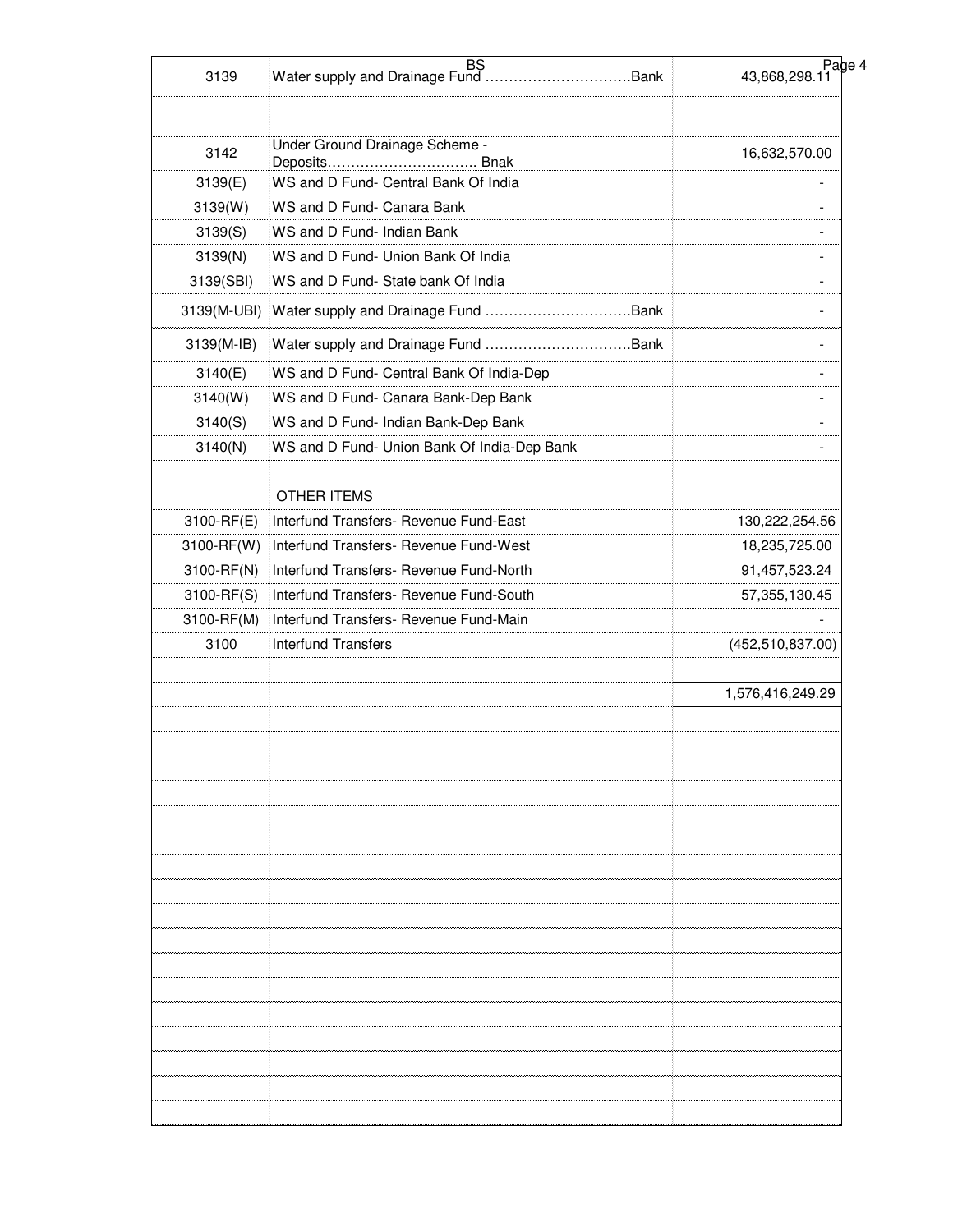|         | <b>BS</b>                                                                 | Page 5                                   |
|---------|---------------------------------------------------------------------------|------------------------------------------|
|         |                                                                           |                                          |
|         | COIMBATORE CORPORATION: COIMBATORE                                        |                                          |
|         | Accounts for the year ended on 31.03.2007                                 |                                          |
|         |                                                                           |                                          |
|         | SCHEDULE: A TO BALANCE SHEET AS AT 31.03.2007                             |                                          |
| CODE NO | <b>ASSETS</b>                                                             | WATER SUPPLY AND<br><b>DRAINAGE FUND</b> |
|         |                                                                           | <b>Rs</b>                                |
| 4061    | <b>Buildings- Accumulated Depreciation</b>                                | 74,511.00                                |
| 4064    | Storm water drains, Open drains and culverts- Accumulated<br>Depreciation | 163,476,908.00                           |
| 4065    | Heavy Vehicles- Accumulated Depreciation                                  | 205,099.00                               |
| 4068    | Furniture, Fixtures and Office Equipments- Accumulated<br>Depreciation    | 202,902.00                               |
| 4070    | Electrical Installation- Others-Accumulated depreciation                  | 55,465.00                                |
| 4071    | Plant and Amchinery- Accumulated Depreciation                             | 3,480,375.00                             |
| 4080    | Public Fountains- Accumulated Depreciation                                | 1,595,575.00                             |
| 4081    | Head Works OHT etc., Water Supply Mains-Accumulated<br>Depreciation       | 56,213,785.00                            |
| 4082    | Drainage Sewerage Pipes, conduits etc.,-Accumulated<br>Depreciation       | 6,371,532.00                             |
| 4083    | Ground Water wells/ Deep Bore wells-Accumulated<br>Depreciation           | 7,355,459.00                             |
| 4084    | Hand Pumps India Mark II- Accumulated Depreciation                        | 26,227.00                                |
| 4086    | Sullage water Removal Tankers-Accumulated Depreciation                    | 420,173.00                               |
|         | <b>TOTAL</b>                                                              | 239,478,011.00                           |
|         |                                                                           |                                          |
|         |                                                                           |                                          |
|         |                                                                           |                                          |
|         |                                                                           |                                          |
|         |                                                                           |                                          |
|         |                                                                           |                                          |
|         |                                                                           |                                          |
|         |                                                                           |                                          |
|         |                                                                           |                                          |
|         |                                                                           |                                          |
|         |                                                                           |                                          |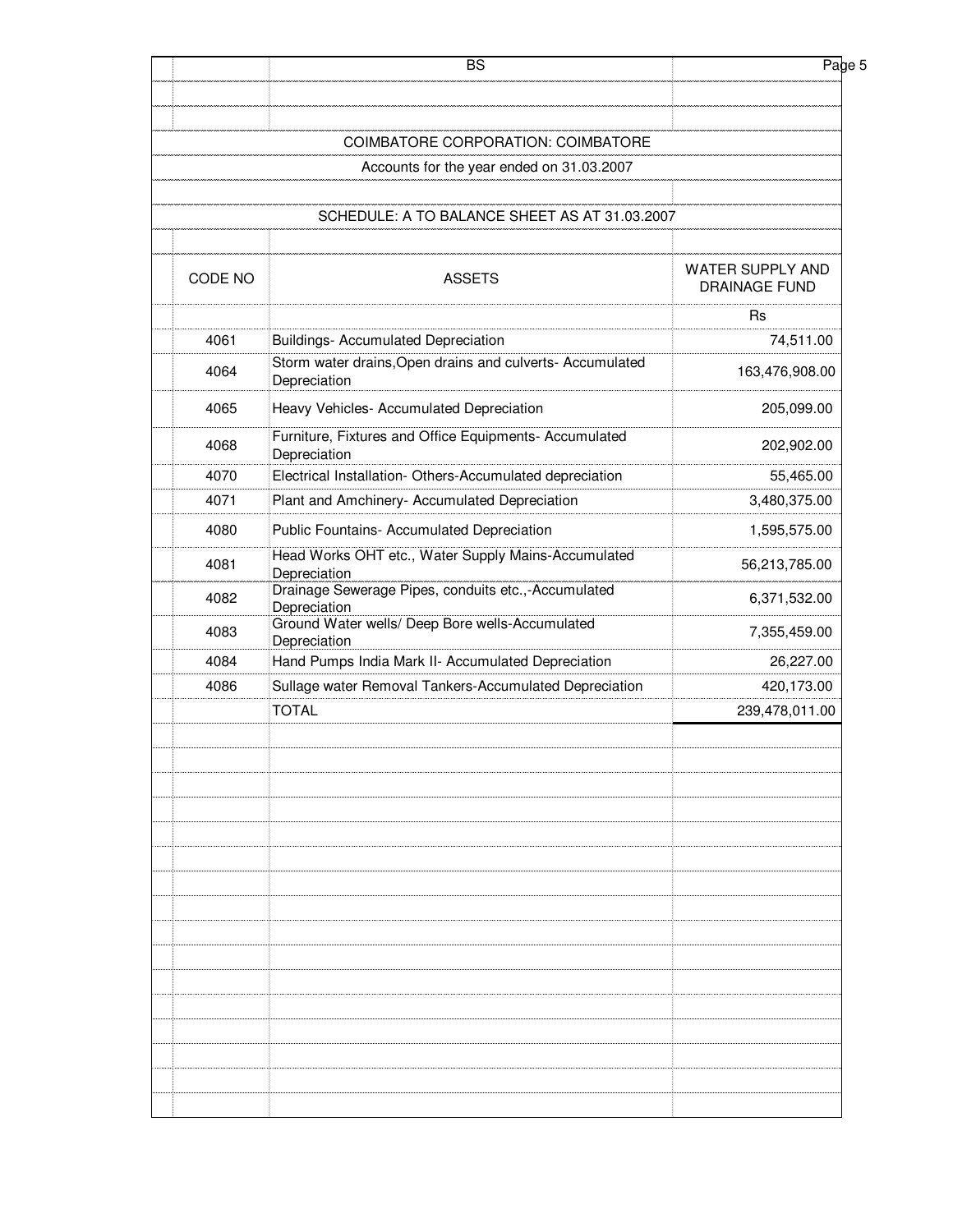| WATER SUPPLY AND<br>DRAINAGE FUND |
|-----------------------------------|
| Rs                                |
| 733,021.00                        |
| (495, 504.00)                     |
| (70, 569.00)                      |
| 285,410.00                        |
| 279,958.00                        |
| 142,980.00                        |
| (5,564.00)                        |
| (100, 698.00)                     |
| (413,534.00)                      |
|                                   |
| 44,911.00                         |
| 224,282.00                        |
| 1,796,069.00                      |
| 25,309.00                         |
| (45,993.00)                       |
| 2,400,078.00                      |
|                                   |
|                                   |
|                                   |
|                                   |
|                                   |
|                                   |
|                                   |
|                                   |
|                                   |
|                                   |
|                                   |
|                                   |
|                                   |
|                                   |
|                                   |